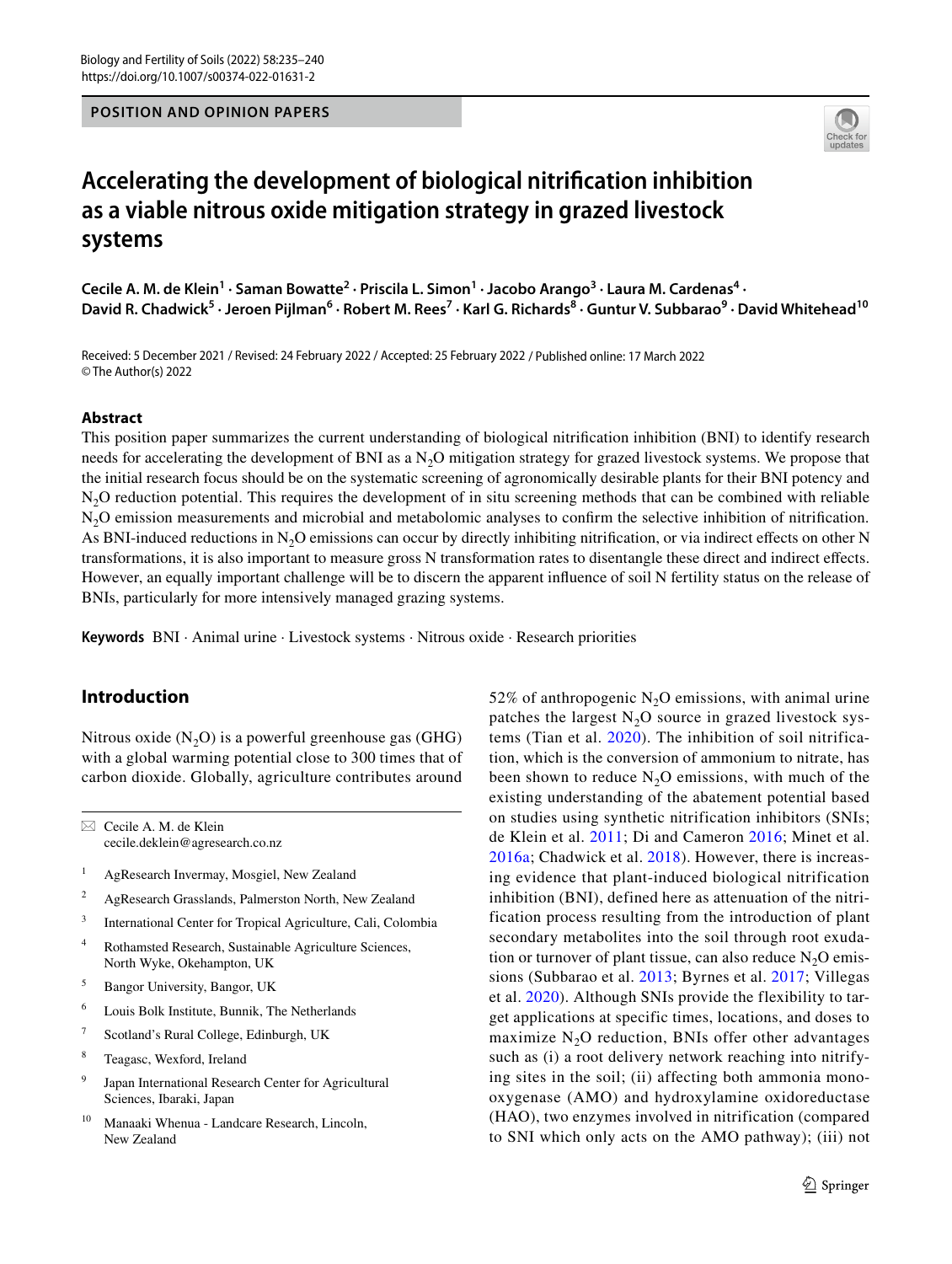requiring synthetic production and mechanical application and therefore potentially lowering costs; (iv) potential for continuous formation in growing plants; and (v) being more natural, thus offering the potential for greater public acceptance. On the other hand, the effectiveness of BNI relies on soil incorporation of plant tissue containing BNI compounds, or the rhizodeposition of BNI active compounds into the soil. The latter is modulated by many plant-soil interactions and as yet poorly understood (Nardi et al. [2020\)](#page-5-8). We acknowledge that SNI and BNI could be complementary as  $N_2O$  mitigation options for grazed livestock systems, but we focus here specifically on the potential of BNIs and their development as a recognized  $N<sub>2</sub>O$  mitigation strategy for livestock systems. The following sections summarize our current understanding and identify key research needs for accelerating this development along key stages of the innovation pipeline (Fig. [1\)](#page-1-0):

- (1) Identifying candidate forage species with the genetic capacity to synthesize BNI compounds (discovery)
- (2) Maximizing the BNI capacity of these compounds in soils with agronomically viable species (proof of concept)
- (3) Managing species within systems to maintain BNI efect and productivity (proof of function)
- (4) Implementing systems to incentivize farmers to adopt BNI as a  $N<sub>2</sub>O$  mitigation strategy (recognized mitigation option)

## **Discovery: which source‑plants have the genetic capacity to regulate BNI?**

Much of the work to date has focused on (sub)tropical systems and common agricultural plants that have been shown to exhibit the BNI trait naturally including *Brachiaria humidicola* (syn. *Urochloa*), wheat, sorghum, maize, rice (Subbarao and Searchinger [2021](#page-5-9)), and Elymus grass (Li et al. [2022](#page-5-10)). There is some evidence that the temperate forb species plantain (*Plantago lanceolata*) may also exhibit BNI efects (Judson et al. [2019](#page-5-11)). For all these species, BNI-active root exudates have been identifed and many of these plants have genetic variation in BNI capacity among wild populations and modern cultivars (Navarrete et al. [2016;](#page-5-12) Nardi et al. [2020;](#page-5-8) Subbarao et al. [2021\)](#page-5-13). Recent research has also demonstrated that the BNI trait from the wild grass *Leymus racemosus* can be successfully transferred via inter-specifc hybridization into elite wheat cultivars without disrupting agronomic features or using regulated gene technologies (Subbarao et al. [2021](#page-5-13)). Therefore, key elements of success at the "discovery" stage are that high potency source-plants containing the BNI trait are identifed and that interventions to transfer the trait from potentially raw germplasm sources into elite forage cultivars can occur within agronomic constraints. These efforts will benefit from deciphering the fundamental genetic control of BNI traits in source plants, knowledge of the candidate genes infuencing BNI trait expression, and highly efficient means of screening for BNI expression in candidate source populations and largescale breeding populations.



Research stage & time

<span id="page-1-0"></span>**Fig. 1** Stages of development pipeline for BNI as a  $N_2O$ mitigation option and desired outcome of each stage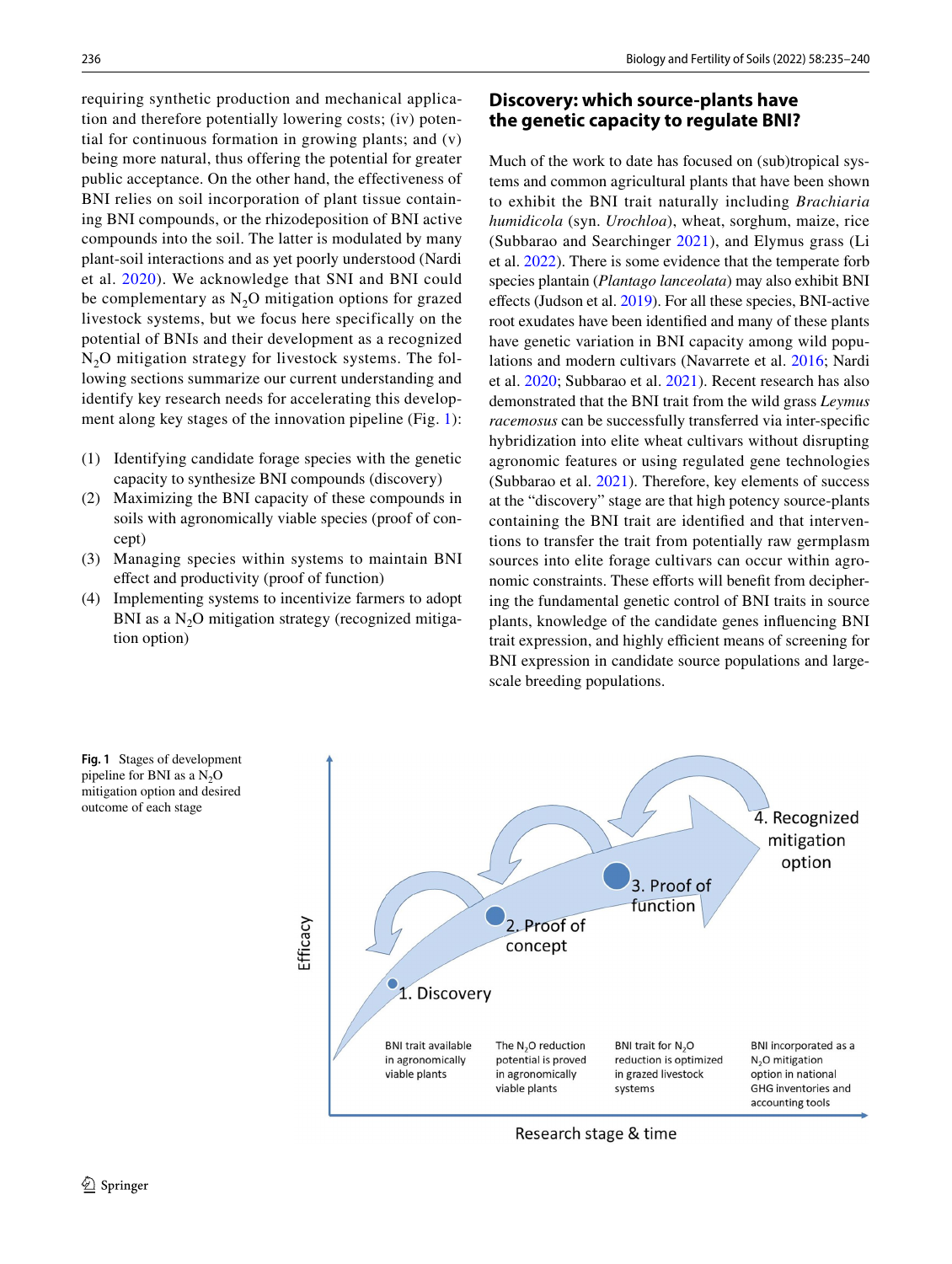#### **Proof of concept: what is the N<sub>2</sub>O reduction potential and how can the BNI efect be maximized?**

The reduction potential of  $N_2O$  emissions through BNI depends on the microbial community composition, abundance, and activity of nitrifers. The common understanding is that  $N_2O$  originating from nitrification is largely produced by ammonia oxidizing bacteria (AOB) and much less so by ammonia oxidizing archaea (AOA) (Prosser et al. [2020](#page-5-14)). However, a recent study with pure cultures of the AOA *Nitrosopumilus maritimus* showed that this AOA can also produce  $N_2O$  from nitrification (Kraft et al. [2022](#page-5-15)). These authors showed that under the anaerobic conditions of the study, the AOA was capable of generating and re-using oxygen  $(O_2)$  to support their metabolic activity. This suggests that AOA can perform nitrifcation and produce  $N_2O$  under anaerobic conditions. However, the implications of this fnding for managed livestock systems requires further investigation, as increased N availability in these systems is likely to favor AOB over AOA (Egenolf et al. [2022](#page-5-16)). In addition, the relative contribution of AOA vs AOB to nitrifcation in diferent ecosystems is not fully understood yet.

 $N<sub>2</sub>O$  reductions due to BNI have been measured for some key tropical and subtropical grass species, including *Brachiaria humidicola* and Guinea grass (*Megathyrsus maximus*) (Subbarao et al. [2013;](#page-5-5) Byrnes et al. [2017](#page-5-6); Villegas et al. [2020\)](#page-5-7). Byrnes et al. ([2017\)](#page-5-6) showed that soils containing a *Brachiaria* cultivar with high BNI capacity emitted  $60\%$  less N<sub>2</sub>O from urine patches than soils with low BNI capacity cultivars, and Villegas et al. ([2020](#page-5-7)) identifed varieties of Guinea grass with high  $N<sub>2</sub>O$  reduction potentials. Both studies found a direct link between  $N_2O$  reduction and BNI, i.e., reduced nitrifer bacteria abundance and nitrifcation rates. In temperate climate systems, plantain (*Plantago lanceolata*) has been suggested as a species with BNI activity (de Klein et al. [2020](#page-5-17)), but comprehensive investigation into a direct link between  $N_2O$  reduction and BNI activity is lacking. Furthermore, experimental results on the effect of plantain on  $N_2O$  emissions from livestock urine are inconsistent, with both reductions and increases in  $N_2O$  observed (Luo et al. [2018;](#page-5-18) Simon et al. [2019;](#page-5-19) Pijlman et al. [2020](#page-5-20); Bracken et al. [2021\)](#page-4-0). It is commonly accepted that BNI is an adaptive mechanism that plants use to conserve mineral nitrogen (N) in soils where the competition between plants and microbes for limited N is high. So, one hypothesis is that the inconsistency in the results from intensively managed systems could be attributable to variation in soil N fertility status, with high soil N fertility possibly downregulating the expression of the BNI trait, and thus, the  $N_2O$  reduction potential. A recent study indeed suggested that while BNI seems to determine net nitrifcation rates in extensive pasture systems with *B. humidicola*, inter- and intra-competition for N between microbes and plants appeared to be the main determinant in intensive systems (Egenolf et al. [2022](#page-5-16)). However, the impact of soil N fertility status on BNI-trait expression is yet to be systematically investigated; more studies into this efect are needed. This should include experiments under controlled conditions in greenhouses that enable a focus on specifc controlling factors, as well as feld trials to investigate the impact under grazing conditions. There are also other potential factors that regulate the release of BNI compounds, including soil pH, soil moisture content, soil aeration, and nematode activity (Wurst et al. [2010;](#page-5-21) Zhang et al. [2022](#page-5-22)), that warrant systematic testing in feld studies. As it is difficult to separate BNI effects from other plant efects on soil N transformations and microbial community, such studies should measure gross N transformation rates to disentangle the direct and indirect efects of root exudates on soil nitrifcation (Nardi et al. [2020;](#page-5-8) Ma et al. [2021\)](#page-5-23). In addition, studies should combine  $N_2O$  measurements with metabolomics and microbial analysis to confrm both the release of BNI compounds as well as nitrifer inhibition of nitrifcation, thus directly linking any reduction in  $N_2O$  emissions with BNI under field conditions.

## **Proof of function: how can the BNI trait for N2O reduction be optimized in grazed systems?**

Once our understanding of the links between BNI-induced  $N<sub>2</sub>O$  reduction and soil N status or other regulators is improved, the question is how this can be optimized in grazed livestock systems? This may be especially relevant in legumecontaining pasture systems, where there is a strong interaction between soil N fertility status and legume content of the sward, or in grazed systems, where urine deposition results in localized rapid increases in soil N and soil pH. Furthermore, to meet improved productivity as well as environmental outcomes, enhancement of the BNI trait should not compromise the viability of the system through unintended consequences on agronomic characteristics of the species such as productivity, palatability, nutritional value, persistence, winter hardiness, and drought resilience. To date, there is no evidence to suggest that the BNI-trait has a yield penalty either in pastures or in grain crops when comparing BNI-capable varieties with non-BNI capable varieties of the same species (Subbarao and Searchinger [2021\)](#page-5-9). In addition, a BNI-induced increase in farm N use efficiency (NUE) provides the opportunity to reduce farm N inputs and any associated  $N_2O$  emissions. A recent LCA modeling study suggested that the impacts from BNI-wheat with 40% nitrifcation inhibition by 2050 could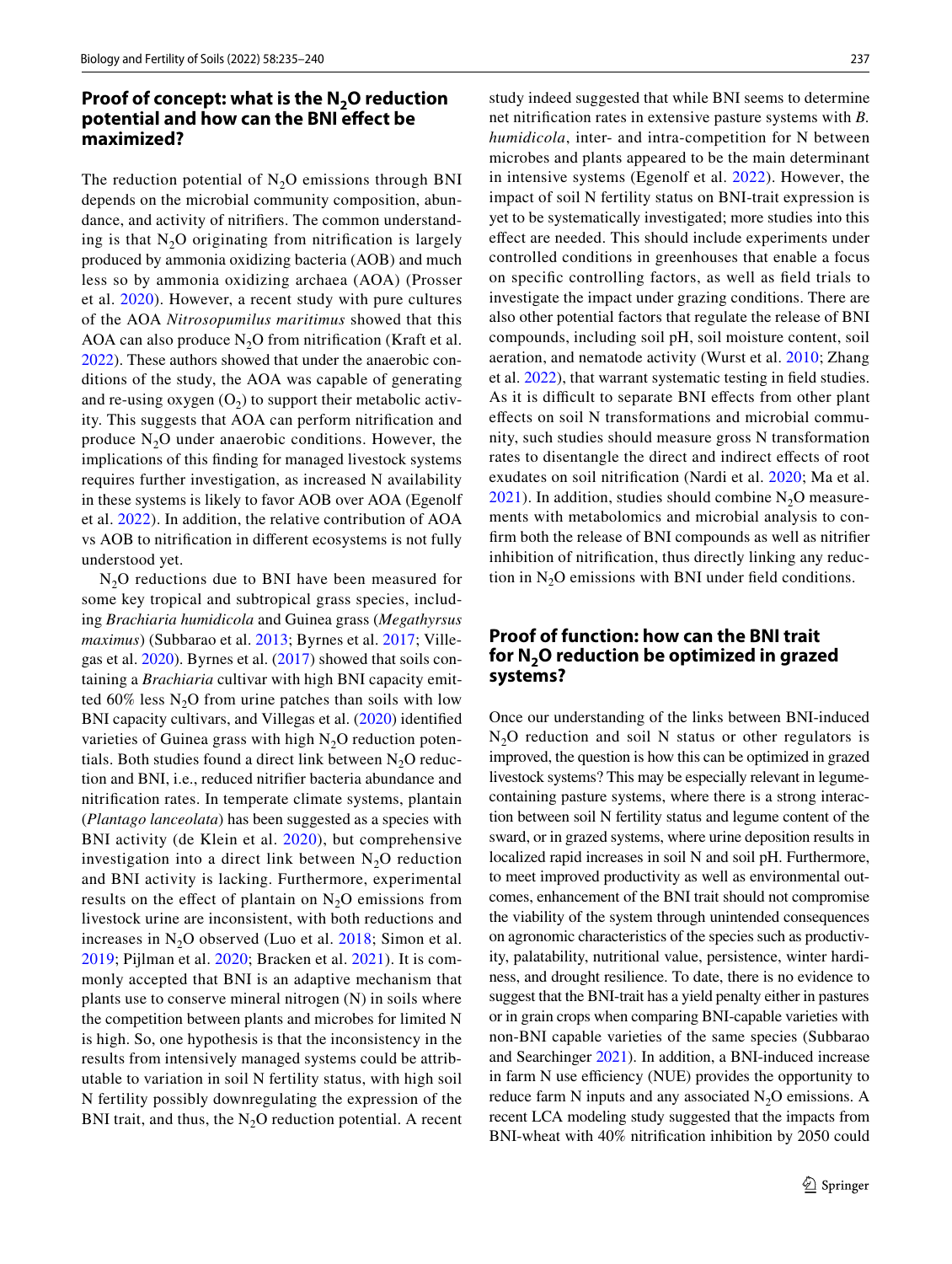| livestock systems                                                  |                                                                                                                                                                                           |                                                                                                                                                                                                                                                                                           | research throw in the statement of the statement of the statement of the statement of the statement of the statement of the statement of the statement of the statement of the statement of the statement of the statement of                                                                         |                                                                                                                                                                               |
|--------------------------------------------------------------------|-------------------------------------------------------------------------------------------------------------------------------------------------------------------------------------------|-------------------------------------------------------------------------------------------------------------------------------------------------------------------------------------------------------------------------------------------------------------------------------------------|-------------------------------------------------------------------------------------------------------------------------------------------------------------------------------------------------------------------------------------------------------------------------------------------------------|-------------------------------------------------------------------------------------------------------------------------------------------------------------------------------|
|                                                                    | 1. Stage of development<br>Discovery                                                                                                                                                      | 2. Proof of concept                                                                                                                                                                                                                                                                       | 3. Proof of function                                                                                                                                                                                                                                                                                  | 4. Recognized mitigation option                                                                                                                                               |
| Desired outcome at each stage                                      | promically<br>Trait is available in agro<br><b>Existence of BNI trait</b><br>viable plants                                                                                                | proved in BNI capable plants that<br>sion of the BNI trait in plants are<br>Expression of BNI trait for N <sub>2</sub> O<br>Factors that maximize the expres-<br>The N <sub>2</sub> O reduction potential is<br>are agronomically viable<br>understood<br>reduction                       | BNI-induced N <sub>2</sub> O reduction poten<br>tial optimized in agronomically<br><b>BNI</b> trait optimised in systems<br>viable systems                                                                                                                                                            | BNI-induced N <sub>2</sub> O reduction potential<br>incorporated into national GHG<br>inventories and on-farm GHG<br><b>BNI</b> recognised in calculators<br>accounting tools |
| Summary of knowledge or capability Lack of knowledge of hi<br>gaps | to identify candidate sources. Lack<br>igh potency<br>sources. Lack of predictive tools<br>and rapid<br>of genetic knowledge<br>screening methods                                         | Lack of understanding of the drivers<br>of the expression of the BNI trait<br>in grazed systems                                                                                                                                                                                           | changes in aeration and exudation<br>impact of BNI-capable species or<br>outcomes. Lack of understanding<br>mixed swards on other important<br>of impacts of treading-induced<br>Lack of understanding of the<br>on BNI                                                                               | evidence on BNI technology for<br>Lack of consistent and robust<br>mitigating N <sub>2</sub> O emissions                                                                      |
| Selected key research questions                                    | sources are<br>available for pasture species? Are<br>le to plant<br>What high potency BNI<br>those sources amenab<br>breeding?                                                            | trait expression change in urine<br>ate species? How does the BNI<br>agronomically viable temper-<br>patches, and in legume-based<br>expression of the BNI trait in<br>What conditions maximize the<br>pastures?                                                                          | systems to optimize agro-economic<br>and environmental benefits? How<br>BNI expression without compro-<br>to balance N fertility to promote<br>plants be optimized in livestock<br>How can the use of BNI-capable<br>mising yield                                                                     | systems on the annual N <sub>2</sub> O emis-<br>sion factors for urine and other N<br>What is the effect of incorporating<br>BNI-capable plants in livestock<br>sources?      |
| Approach to fill knowledge gaps                                    | I potency and<br>Develop and apply consistent rapid<br>within and among agronomically<br>survey<br>N <sub>2</sub> O reduction potential<br>viable species for BNI<br>screening methods to | maximize efficacy. Measure N <sub>2</sub> O<br>ables and BNI trait expression to<br>and gross N transformation rates<br>and combine with microbial and<br>different conditions to elucidate<br>Screen BNI-capable plants under<br>relationships between key vari-<br>metabolomic analysis | plants on a range of agro-economic<br>ing studies to measure the effect of<br>Field studies measuring the effect of<br>and environmental metrics. Graz-<br>the management of BNI-capable<br>grazing pressure on soil aeration<br>and root exudation, and subse-<br>quently N <sub>2</sub> O emissions | effect of BNI on N <sub>2</sub> O emission fac-<br>range of conditions quantifying the<br>tors for urine and other N sources<br>Comprehensive validation under                |

<span id="page-3-0"></span>for future work for developing BNI into a viable strategy for reduction N<sub>2</sub>O emissions from grazed **Table 1** Biological nitrification inhibition — key research questions and recommendations for future work for developing BNI into a viable strategy for reduction N<sub>2</sub>O emissions from grazed ndations لمبدو j. Ļ  $\Gamma$ Table 1 Biological nitrification inhibition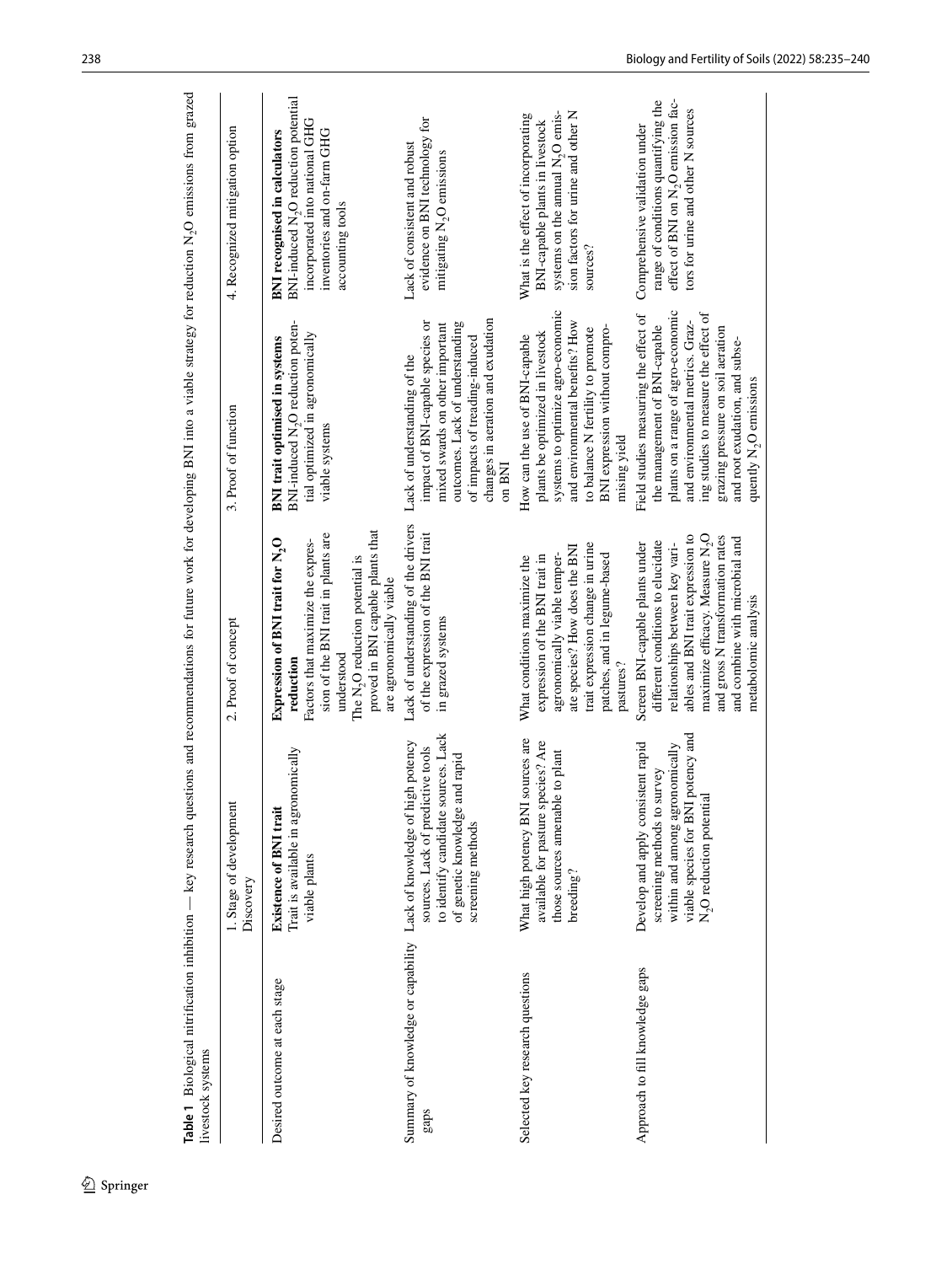reduce both N fertilizer requirements and GHG emissions by about 15%, and improve NUE at the farm scale by almost 17% (Leon et al. [2021\)](#page-5-24). However, there is limited research on the effects of BNI species on soil, rumen and farm level N cycling in grazed systems, which severely limits our ability to assess the full impact of BNI species on farm scale GHG emissions. More specifically, due to the apparent inverse relationship between soil N fertility and BNI, a key question is whether there is a "sweet spot" of N fertility in managed grazed livestock systems: one that supplies N sufficient to promote exudation of BNI compounds and thus conserve N, yet not too low that plant production is signifcantly compromised? Another key question is if, and how, the release of BNI compounds is afected by transient changes in soil N and pH in urine patches in grazed systems? In addition, the efect of grazing intensity on soil aeration and root exudation (Sun et al. [2017\)](#page-5-25), and their subsequent impacts on microbial community composition and function, also warrant further investigation. Finally, for optimizing BNIs within grazed systems there may be advantages in synthesizing "BNI active" plant compounds that are delivered to the soil via surface application or in animal feeds (Minet et al. [2016b\)](#page-5-26). Although this would eliminate some advantages of BNIs over SNIs, as discussed above, it could provide a solution in the shorter-term, whilst longer-term plant screening and breeding programs are developed and rootdelivery of BNI compounds is maximized.

#### **Recognized mitigation option: how can farmers be recognized for BNI‑induced N2O reduction in grazing systems?**

For farmers to be recognized for achieving  $N_2O$  reductions, the effect of the intervention on total  $N_2O$  emissions needs to be accounted for in GHG inventory methodologies and on-farm accounting tools. To the best of our knowledge, BNI is not (yet) recognized as a  $N_2O$  mitigation technology in national GHG inventories nor in on-farm accounting tools. This not only requires robust evidence of the efficacy of BNI and the ability to predict  $N_2O$  reductions under a range of temporal and spatially variable conditions, but it also requires the ability to accurately estimate and record the BNI "activity" of plants. For BNI-active plants in grazed systems, this means being able to demonstrate and verify the efects of their presence in the swards and the conditions that influence their efficacy in  $N_2O$  reduction.

#### **Conclusions**

For BNI to be successfully exploited as a  $N<sub>2</sub>O$  mitigation option in grazed livestock systems, we identifed key questions along key stages of the innovation pipeline and possible approaches to address these (Table [1\)](#page-3-0). We propose that the

initial research focus should be prioritized on the "discovery" and "proof of concept" stages. Firstly, the systematic screening of agronomically desirable plants and cultivars to identify their ability to synthesize and exude BNI compounds (i.e., do these plants have the genetic blueprint for BNI?) requires the development of in situ screening methods that can be combined with reliable  $N_2O$  emission measurements as well as measurements of gross N transformation rates. To ensure that any  $N<sub>2</sub>O$  reduction can be assigned to BNI, these measurements should also be accompanied by microbial and metabolomic analyses to confrm the selective inhibition of nitrifcation. Secondly, whilst understanding the genetic regulation of BNI is a key frst step, an equally important challenge will be to discern the apparent infuence of soil N fertility status or other soil and climatic factors on the release of the BNIs, particularly for more intensively managed grazing systems. The expansion of an existing BNI consortium (Subbarao and Searchinger [2021](#page-5-9)) to develop a coordinated global program to address the research gaps we identifed here may be a key step towards accelerating the development of BNI as a  $N_2O$  mitigation option in both (sub) tropical and temperate livestock systems.

**Funding** Open Access funding enabled and organized by CAUL and its Member Institutions This project was part-funded by the New Zealand Government, in support of the objectives of the Livestock Research Group of the Global Research Alliance on Agricultural Greenhouse Gases.

#### **Declarations**

**Conflict of interest** The authors declare no competing interests.

**Open Access** This article is licensed under a Creative Commons Attribution 4.0 International License, which permits use, sharing, adaptation, distribution and reproduction in any medium or format, as long as you give appropriate credit to the original author(s) and the source, provide a link to the Creative Commons licence, and indicate if changes were made. The images or other third party material in this article are included in the article's Creative Commons licence, unless indicated otherwise in a credit line to the material. If material is not included in the article's Creative Commons licence and your intended use is not permitted by statutory regulation or exceeds the permitted use, you will need to obtain permission directly from the copyright holder. To view a copy of this licence, visit<http://creativecommons.org/licenses/by/4.0/>.

## **References**

<span id="page-4-0"></span>Bracken CJ, Lanigan GJ, Richards KG, Müller C, Tracy SR, Grant J, Krol DJ, Sheridan H, Lynch MB, Grace C, Fritch R, Murphy PNC (2021) Source partitioning using  $N_2O$  isotopomers and soil WFPS to establish dominant  $N_2O$  production pathways from different pasture sward compositions. Sci Total Environ 781. [https://doi.](https://doi.org/10.1016/j.scitotenv.2021.146515) [org/10.1016/j.scitotenv.2021.146515](https://doi.org/10.1016/j.scitotenv.2021.146515)